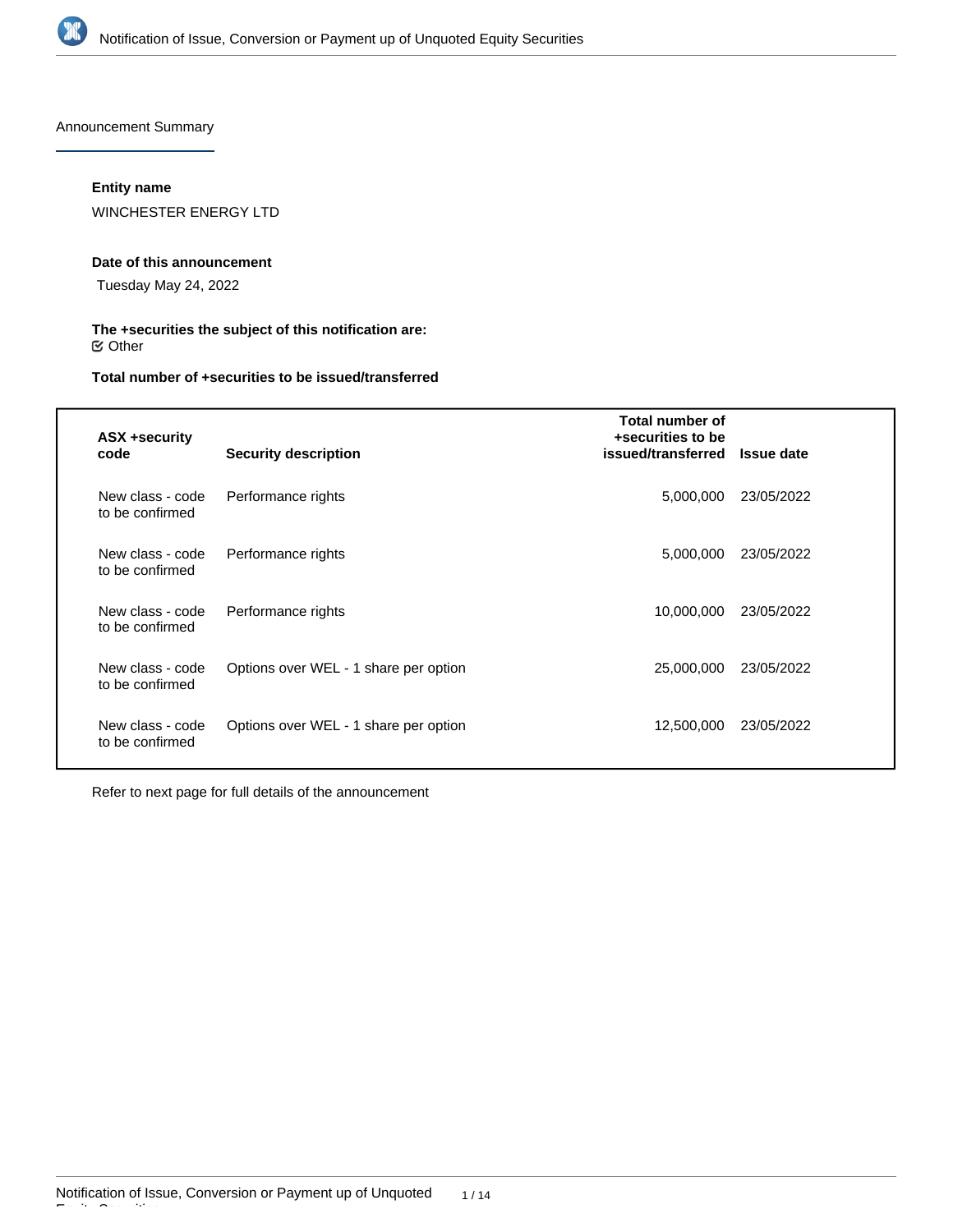

Part 1 - Entity and announcement details

# **1.1 Name of entity**

WINCHESTER ENERGY LTD

We (the entity named above) give notice of the issue, conversion or payment up of the following unquoted +securities.

**1.2 Registered number type**

ABN

**Registration number**

21168586445

**1.3 ASX issuer code** WEL

# **1.4 The announcement is**

New announcement

# **1.5 Date of this announcement**

24/5/2022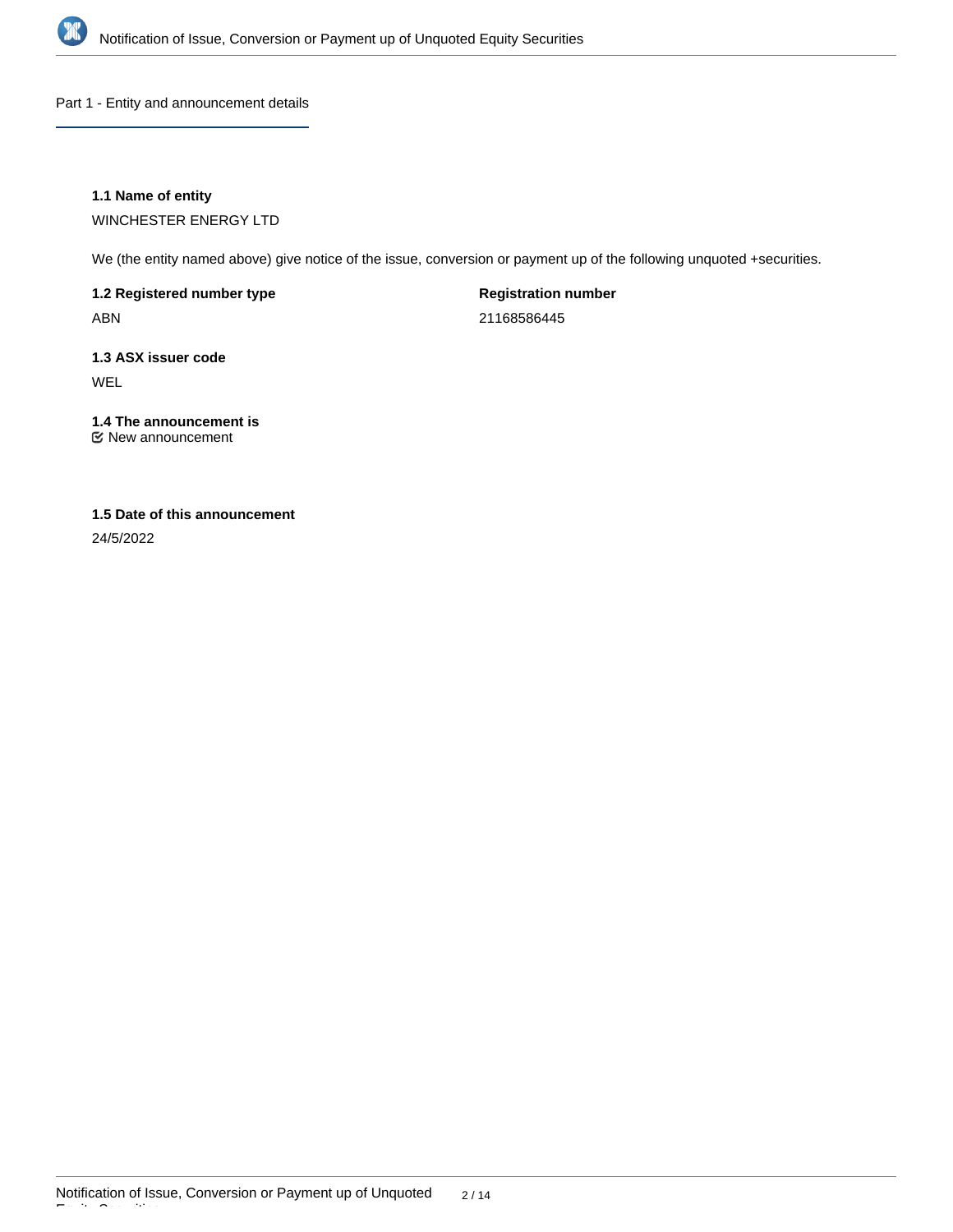

# Part 2 - Issue details

**2.1 The +securities the subject of this notification are:**

Other

# **Please specify**

Unquoted rights and options to be issued approved at AGM 6 May 2022

# **2.2a This notification is given in relation to an issue of +securities in a class which is not quoted on ASX and which:**

does not have an existing ASX security code ("new class")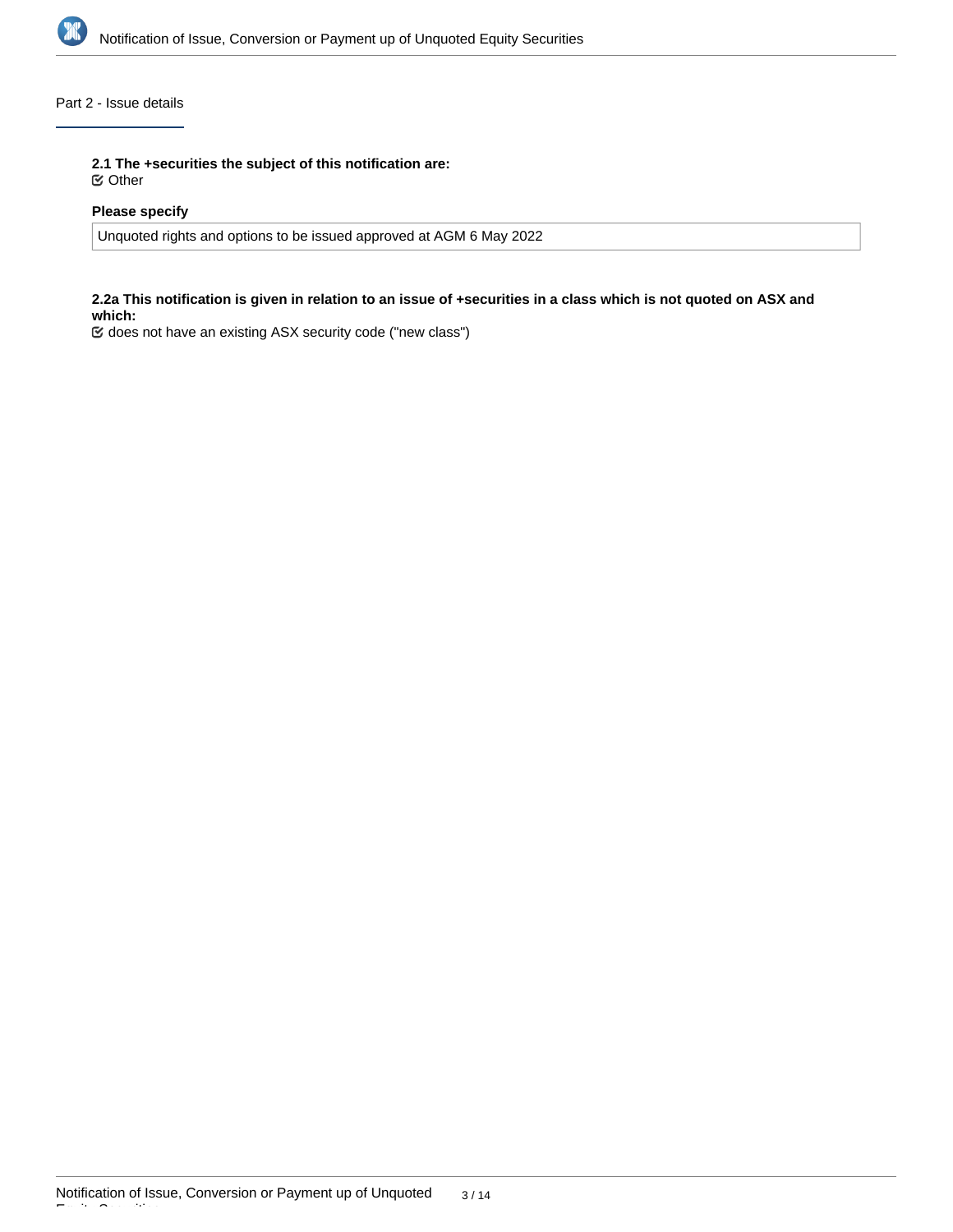

Part 3C - number and type of +securities the subject of this notification (new class) where issue has not previously been notified to ASX

#### in an Appendix 3B

#### **New +securities**

| ASX +security code                                                | +Security description |  |  |
|-------------------------------------------------------------------|-----------------------|--|--|
| New class - code to be confirmed                                  | Performance rights    |  |  |
| +Security type<br>Other                                           | <b>ISIN code</b>      |  |  |
| Date the +securities the subject of this notification were issued |                       |  |  |

23/5/2022

**Will all the +securities issued in this class rank equally in all respects from their issue date?** Yes

# **Please provide a URL link for a document lodged with ASX setting out the material terms of the +securities being issued.**

<https://www2.asx.com.au/markets/trade-our-cash-market/historical-announcements>(ASX: WEL)

#### **Any other information the entity wishes to provide about the +securities the subject of this notification**

Vesting on the organic (ie exclusive of any purchased production assets) production of 750 barrels of oil equivalent per day (boepd) for 15 consecutive days with a two year term.

**Please provide any further information needed to understand the circumstances in which you are notifying the issue of these +securities to ASX, including why the issue of the +securities has not been previously announced to the market in an Appendix 3B**

N/a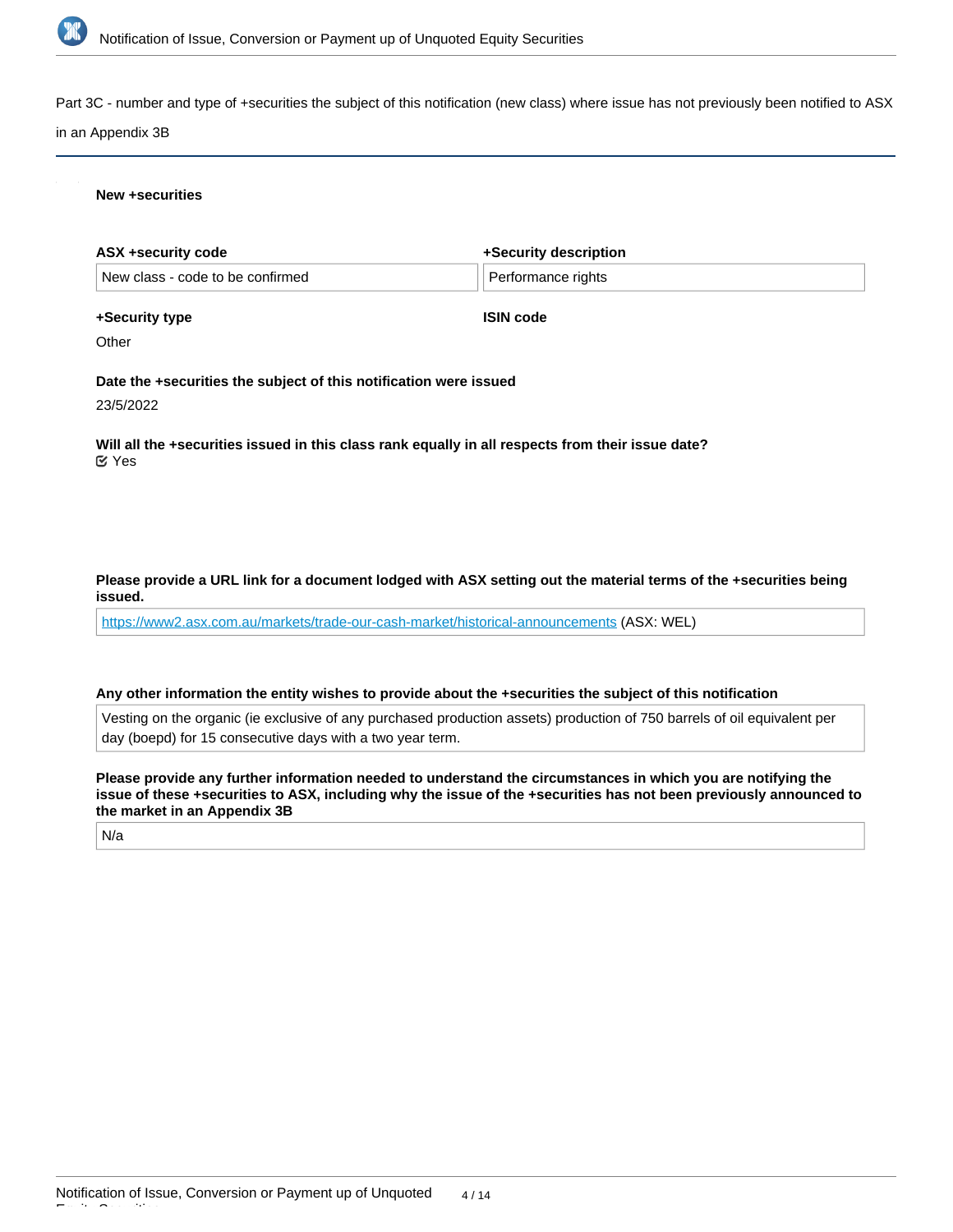

Issue details

## **Number of +securities**

5,000,000

**Were the +securities issued for a cash consideration?** No

#### **Please describe the consideration being provided for the +securities**

Nil

## **Purpose of the issue**

**Other** 

## **Additional Details**

Incentive component of remuneration

# **New +securities**

| ASX +security code               | +Security description |
|----------------------------------|-----------------------|
| New class - code to be confirmed | Performance rights    |

#### **+Security type**

**ISIN code**

**Other** 

## **Date the +securities the subject of this notification were issued**

23/5/2022

Equity Securities

**Will all the +securities issued in this class rank equally in all respects from their issue date?** Yes

**Please provide a URL link for a document lodged with ASX setting out the material terms of the +securities being issued.**

<https://www2.asx.com.au/markets/trade-our-cash-market/historical-announcements>(ASX: WEL)

#### **Any other information the entity wishes to provide about the +securities the subject of this notification**

Vesting on the organic (ie exclusive of any purchased production assets) production of 1,250 barrels of oil equivalent per day (boepd) for 15 consecutive days with a three year term.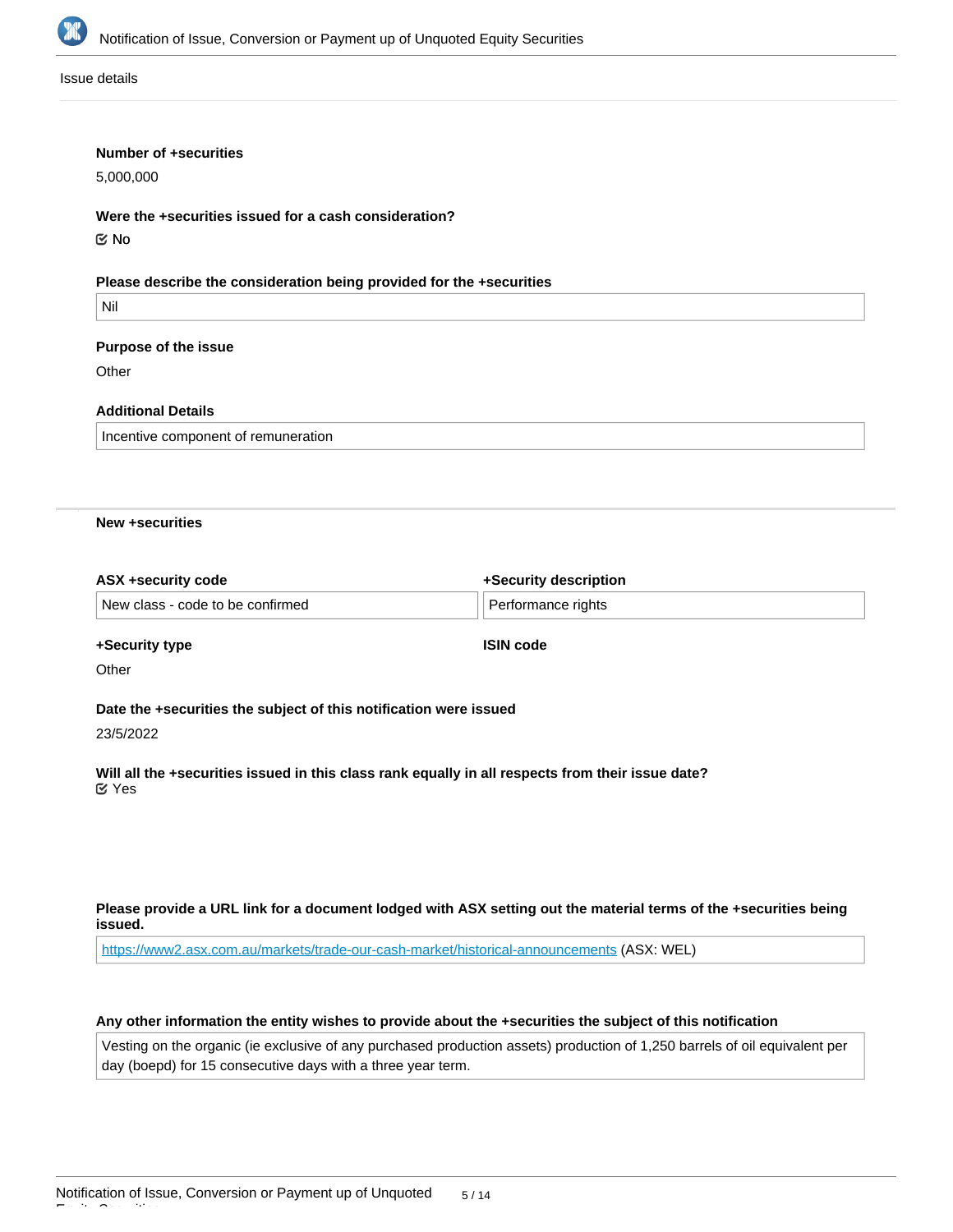

| N/a                                                                         |                       |
|-----------------------------------------------------------------------------|-----------------------|
| Issue details                                                               |                       |
| <b>Number of +securities</b>                                                |                       |
| 5,000,000                                                                   |                       |
| Were the +securities issued for a cash consideration?                       |                       |
| $\mathfrak{C}$ No                                                           |                       |
| Please describe the consideration being provided for the +securities<br>Nil |                       |
|                                                                             |                       |
| Purpose of the issue<br>Other                                               |                       |
|                                                                             |                       |
| <b>Additional Details</b>                                                   |                       |
| Incentive component of remuneration                                         |                       |
| <b>New +securities</b>                                                      |                       |
| ASX +security code                                                          | +Security description |
| New class - code to be confirmed                                            | Performance rights    |

#### **+Security type**

**ISIN code**

**Other** 

**Date the +securities the subject of this notification were issued**

23/5/2022

Equity Securities

**Will all the +securities issued in this class rank equally in all respects from their issue date?** Yes

**Please provide a URL link for a document lodged with ASX setting out the material terms of the +securities being issued.**

<https://www2.asx.com.au/markets/trade-our-cash-market/historical-announcements>(ASX: WEL)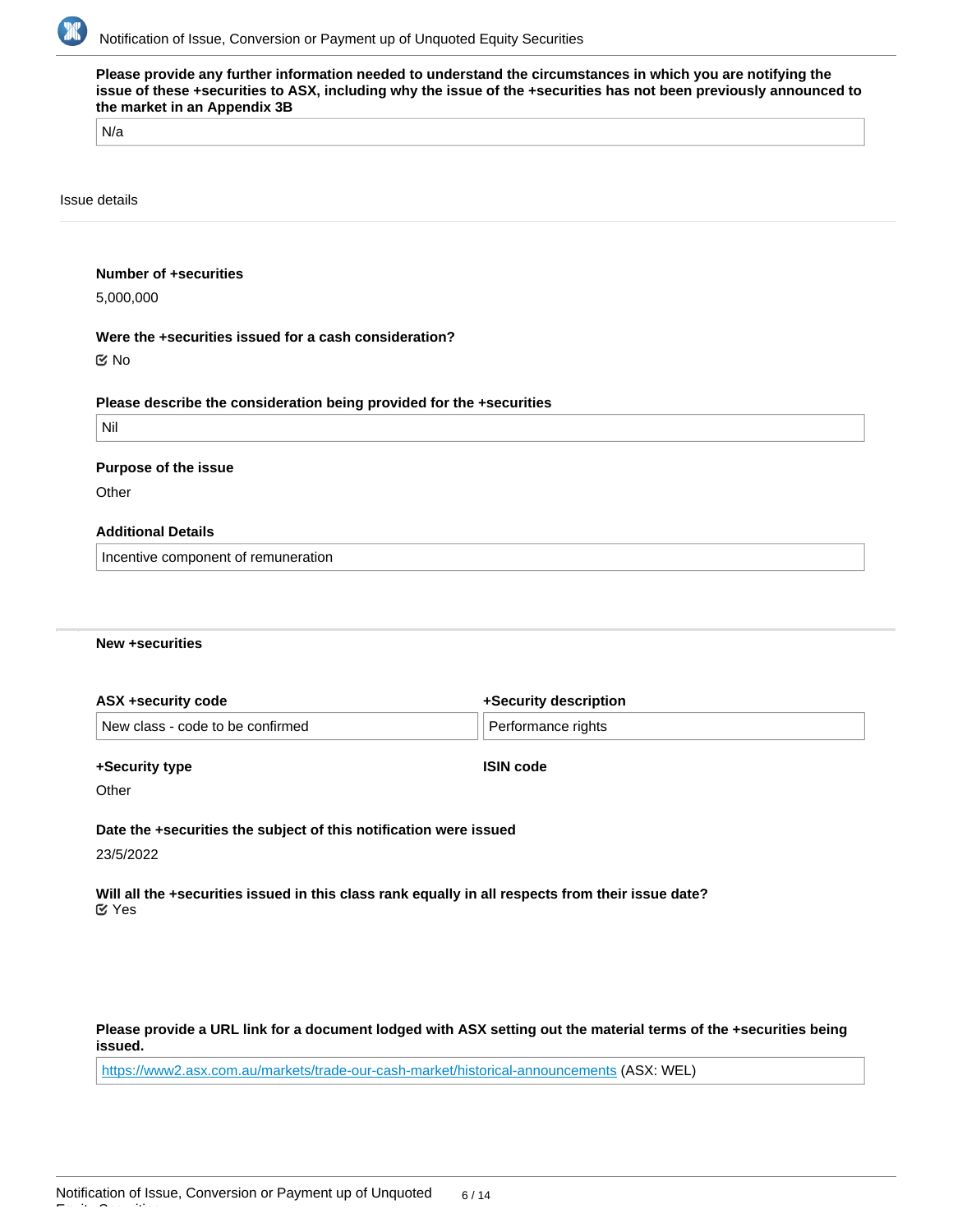

#### **Any other information the entity wishes to provide about the +securities the subject of this notification**

Vesting on the organic (ie exclusive of any purchased production assets) production of 2,000 barrels of oil equivalent per day (boepd) for 15 consecutive days with a 4 year term.

## **Please provide any further information needed to understand the circumstances in which you are notifying the issue of these +securities to ASX, including why the issue of the +securities has not been previously announced to the market in an Appendix 3B**

N/a

Issue details

# **Number of +securities**

10,000,000

#### **Were the +securities issued for a cash consideration?**

No

#### **Please describe the consideration being provided for the +securities**

Nil

## **Purpose of the issue**

**Other** 

# **Additional Details**

Incentive component of remuneration

# **New +securities**

| ASX +security code               | +Security description                 |
|----------------------------------|---------------------------------------|
| New class - code to be confirmed | Options over WEL - 1 share per option |

#### **+Security type**

**ISIN code**

**Options** 

## **Date the +securities the subject of this notification were issued**

23/5/2022

**Will all the +securities issued in this class rank equally in all respects from their issue date?** Yes

**Have you received confirmation from ASX that the terms of the +securities are appropriate and equitable under listing rule 6.1?** No

**Please provide a URL link for a document lodged with ASX setting out the material terms of the +securities being**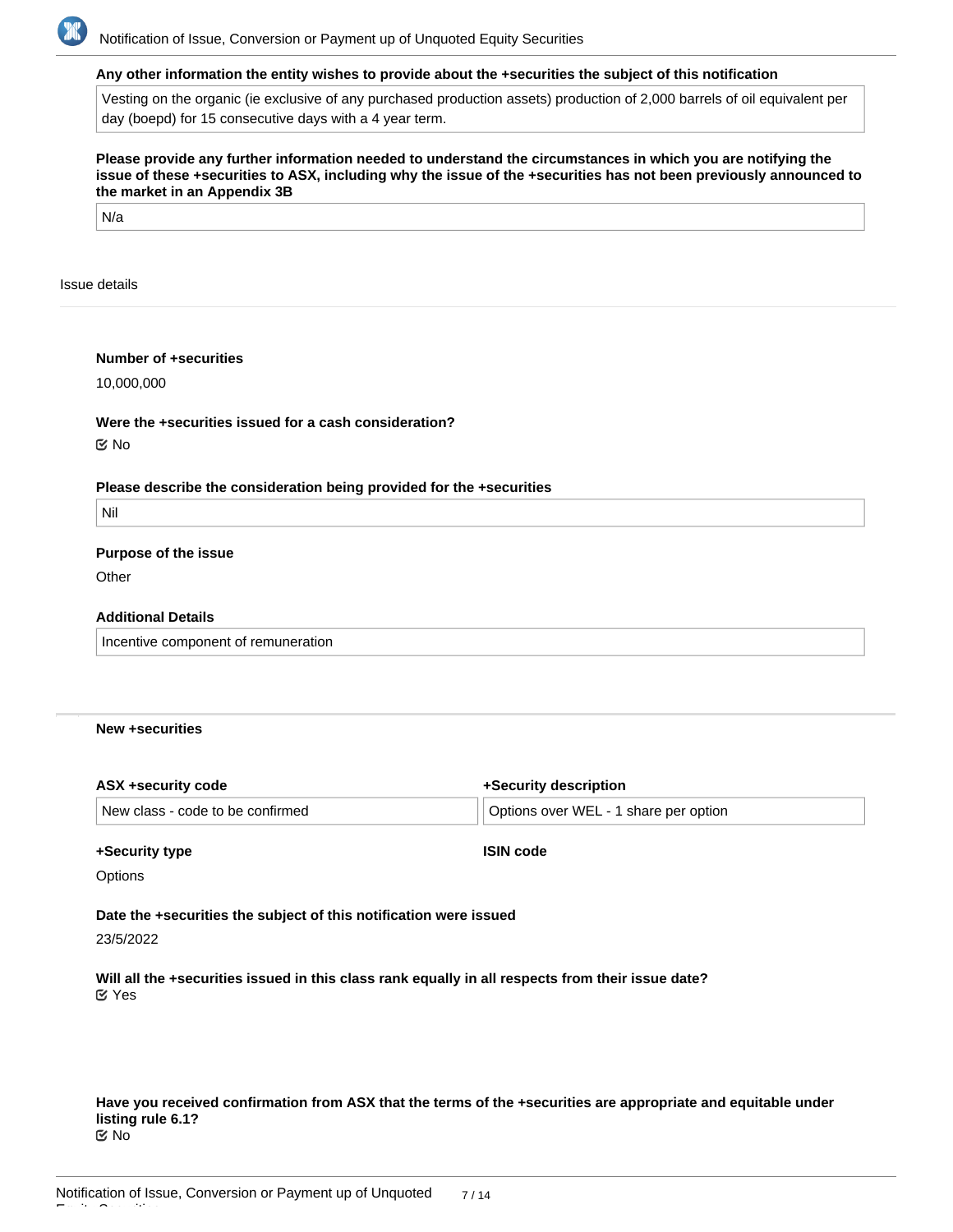

**Please provide a URL link for a document lodged with ASX setting out the material terms of the +securities being issued.**

<https://www2.asx.com.au/markets/trade-our-cash-market/historical-announcements>(ASX: WEL)

#### Options Details

| +Security currency      | <b>Exercise price</b> | Expiry date |
|-------------------------|-----------------------|-------------|
| AUD - Australian Dollar | AUD 0.03500000        | 23/5/2025   |

**Details of the existing class of +security that will be issued upon exercise or conversion of this new class of company option**

**Other** 

# **Description**

WEL - 1 fully paid share per option

#### **Any other information the entity wishes to provide about the +securities the subject of this notification**

Incentive component of remuneration

**Please provide any further information needed to understand the circumstances in which you are notifying the issue of these +securities to ASX, including why the issue of the +securities has not been previously announced to the market in an Appendix 3B**

N/a

Issue details

**Number of +securities** 25,000,000

**Were the +securities issued for a cash consideration?** No

**Please describe the consideration being provided for the +securities**

Nil

#### **Purpose of the issue**

**Other** 

Equity Securities

## **Additional Details**

Incentive component of remuneration

**New +securities**

**ASX +security code +Security description**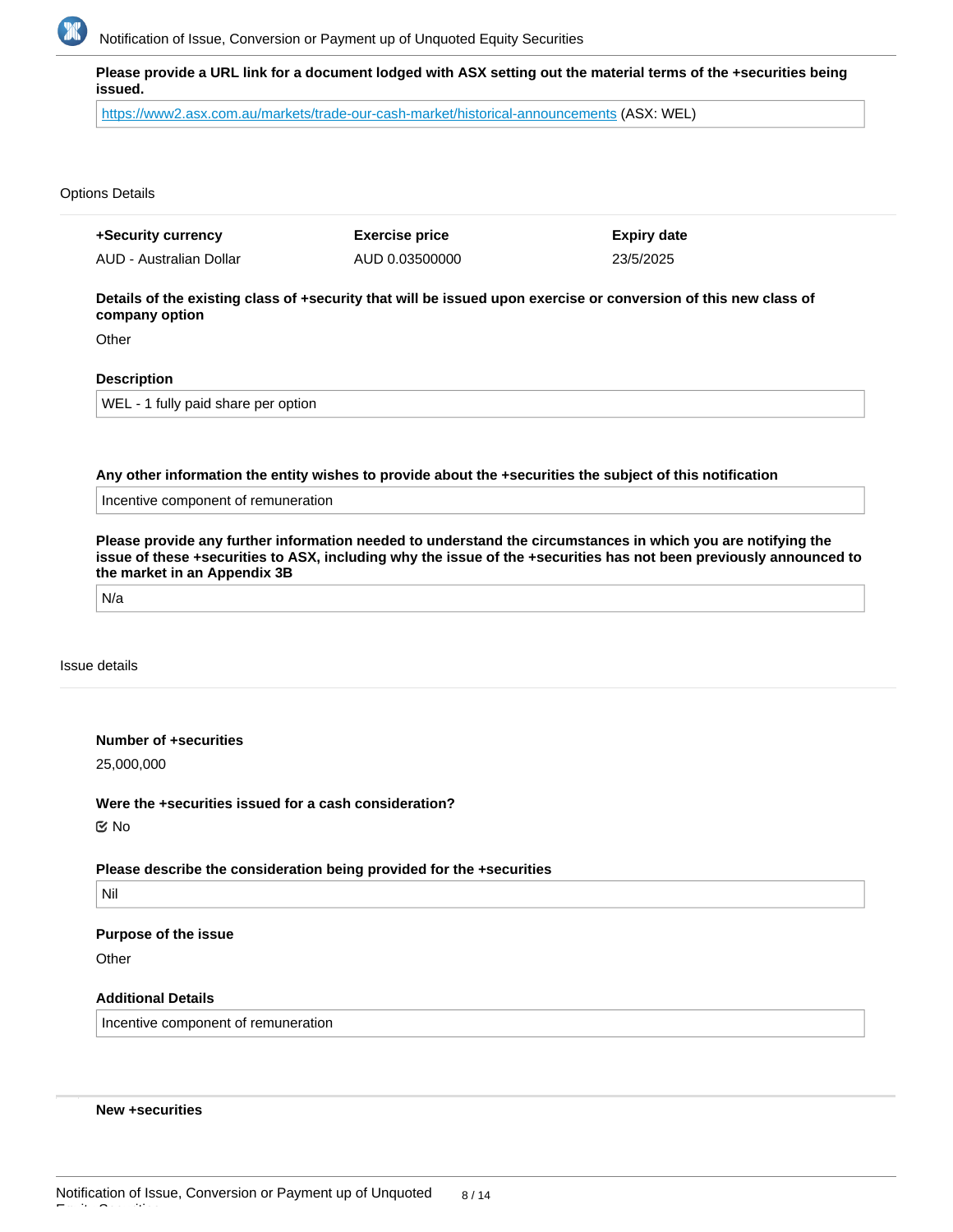

Notification of Issue, Conversion or Payment up of Unquoted Equity Securities

| ASX +security code               | +Security description                 |
|----------------------------------|---------------------------------------|
| New class - code to be confirmed | Options over WEL - 1 share per option |

## **+Security type**

**ISIN code**

**Options** 

**Date the +securities the subject of this notification were issued**

23/5/2022

**Will all the +securities issued in this class rank equally in all respects from their issue date?** Yes

**Have you received confirmation from ASX that the terms of the +securities are appropriate and equitable under listing rule 6.1?** No

**Please provide a URL link for a document lodged with ASX setting out the material terms of the +securities being issued.**

<https://www2.asx.com.au/markets/trade-our-cash-market/historical-announcements>(ASX: WEL)

## Options Details

**+Security currency**

AUD - Australian Dollar

**Exercise price** AUD 0.06000000 **Expiry date** 31/5/2027

**Details of the existing class of +security that will be issued upon exercise or conversion of this new class of company option**

**Other** 

#### **Description**

WEL - 1 share per option exercised

#### **Any other information the entity wishes to provide about the +securities the subject of this notification**

Incentive component of remuneration

**Please provide any further information needed to understand the circumstances in which you are notifying the issue of these +securities to ASX, including why the issue of the +securities has not been previously announced to the market in an Appendix 3B**

N/a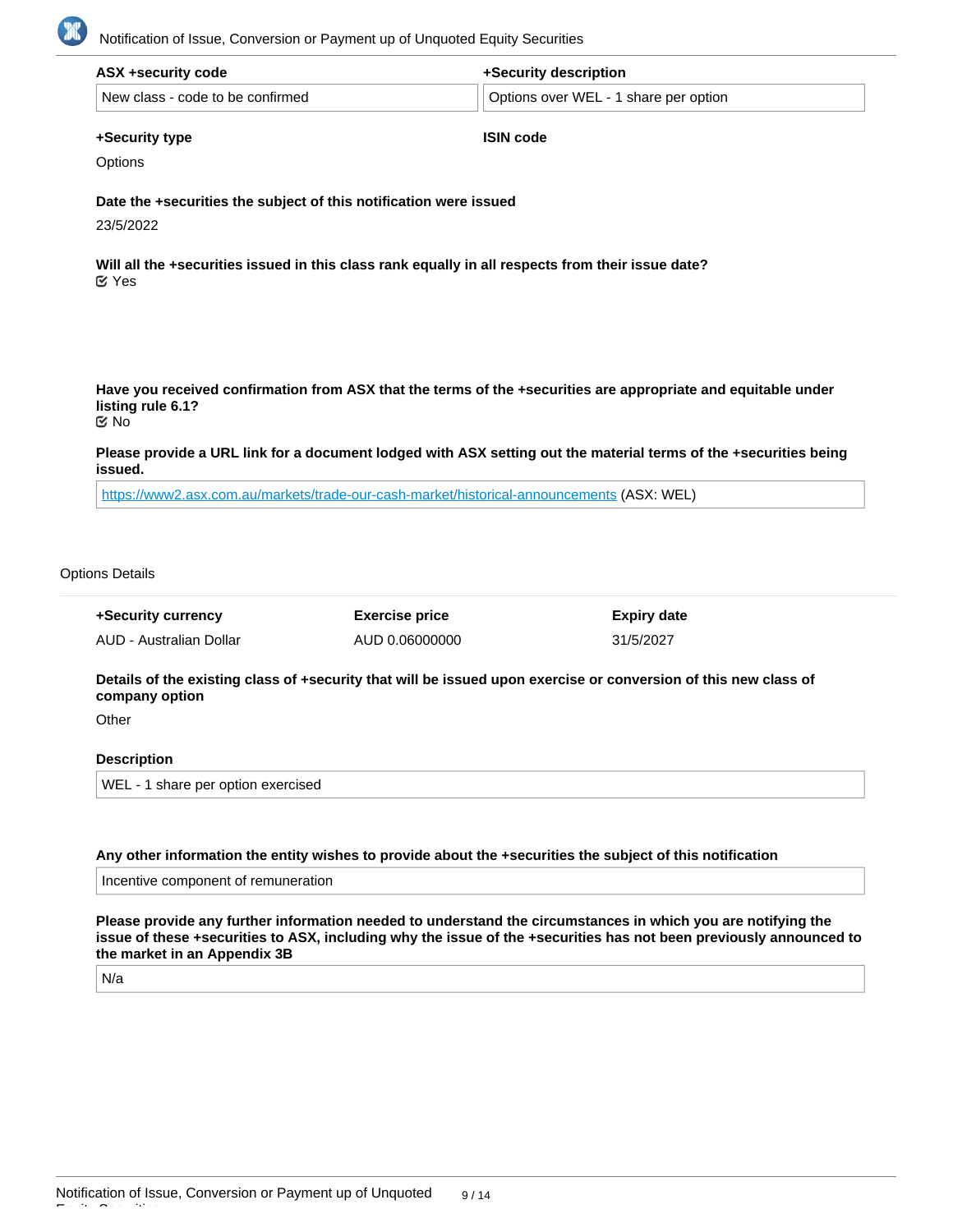

Issue details

# **Number of +securities**

12,500,000

**Were the +securities issued for a cash consideration?** No

**Please describe the consideration being provided for the +securities**

Nil

**Purpose of the issue**

**Other** 

# **Additional Details**

Incentive component of remuneration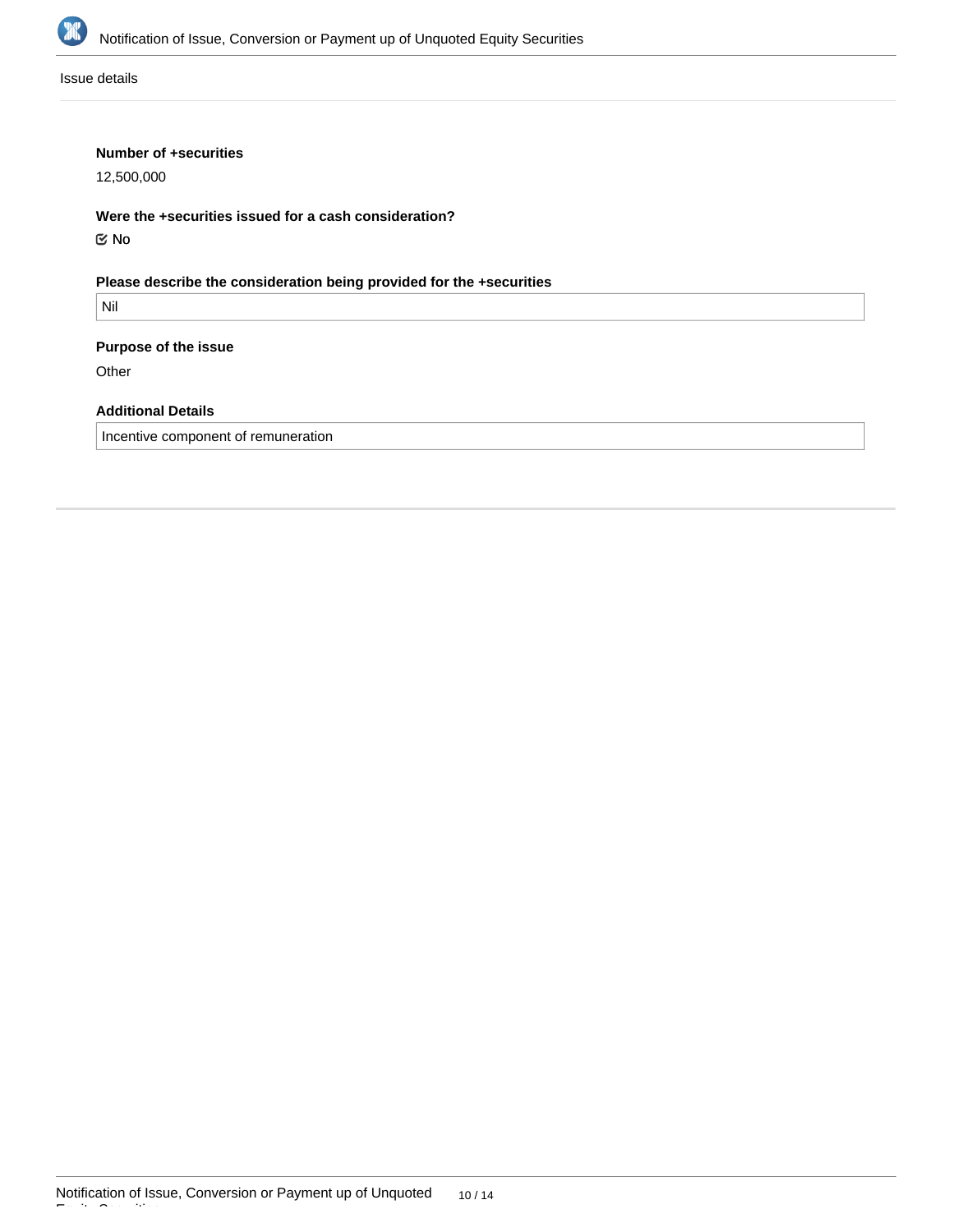

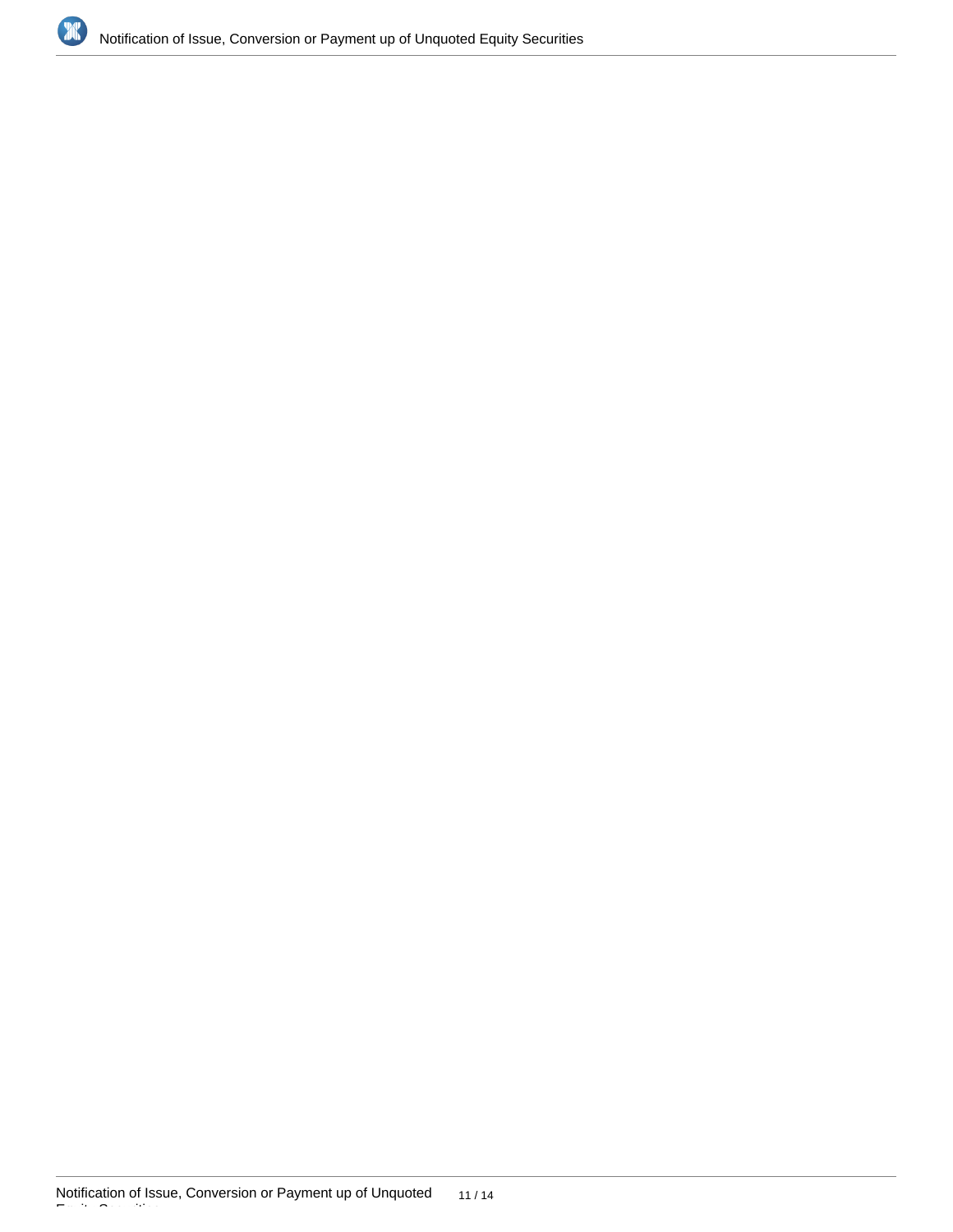

Part 4 - +Securities on issue

**Following the issue, conversion or payment up of the +securities the subject of this application, the +securities of the entity will comprise:**

**(A discrepancy in these figures compared to your own may be due to a matter of timing if there is more than one application for quotation/issuance currently with ASX for processing.)**

**4.1 Quoted +Securities (Total number of each +class of +securities quoted)**

| ASX +security code and description | Total number of<br>+securities on issue |
|------------------------------------|-----------------------------------------|
| WEL: ORDINARY FULLY PAID           | 1.010.219.792                           |

**4.2 Unquoted +Securities (Total number of each +class of +securities issued but not quoted on ASX)**

| ASX +security code and description                                       | <b>Total number of</b><br>+securities on issue |
|--------------------------------------------------------------------------|------------------------------------------------|
| WELAN: OPTION EXPIRING 31-DEC-2025 EX \$0.054                            | 4,500,000                                      |
| WELAL: OPTION EXPIRING 11-JUN-2022 EX 5C                                 | 1,500,000                                      |
| WELAA: OPTION EXPIRING VARIOUS DATES EX VARIOUS PRICES                   | 13,900,000                                     |
| WELAO: OPTION EXPIRING 28-JUL-2025 EX \$0.016                            | 37,500,000                                     |
| WELAB: OPTION EXPIRING 15-DEC-2022 EX 10C                                | 10,000,000                                     |
| WELAM: OPTION EXPIRING 16-FEB-2023 EX \$0.10                             | 2,250,000                                      |
| WELAP: OPTION EXPIRING 31-DEC-2023 EX \$0.05                             | 1,600,000                                      |
| WELAQ: OPTION EXPIRING 31-DEC-2023 EX \$0.055                            | 1,600,000                                      |
| WELAR: OPTION EXPIRING 31-DEC-2023 EX \$0.06                             | 800,000                                        |
| New class - code to be confirmed : Performance rights                    | 5,000,000                                      |
| New class - code to be confirmed : Performance rights                    | 5,000,000                                      |
| New class - code to be confirmed : Performance rights                    | 10,000,000                                     |
| New class - code to be confirmed : Options over WEL - 1 share per option | 25,000,000                                     |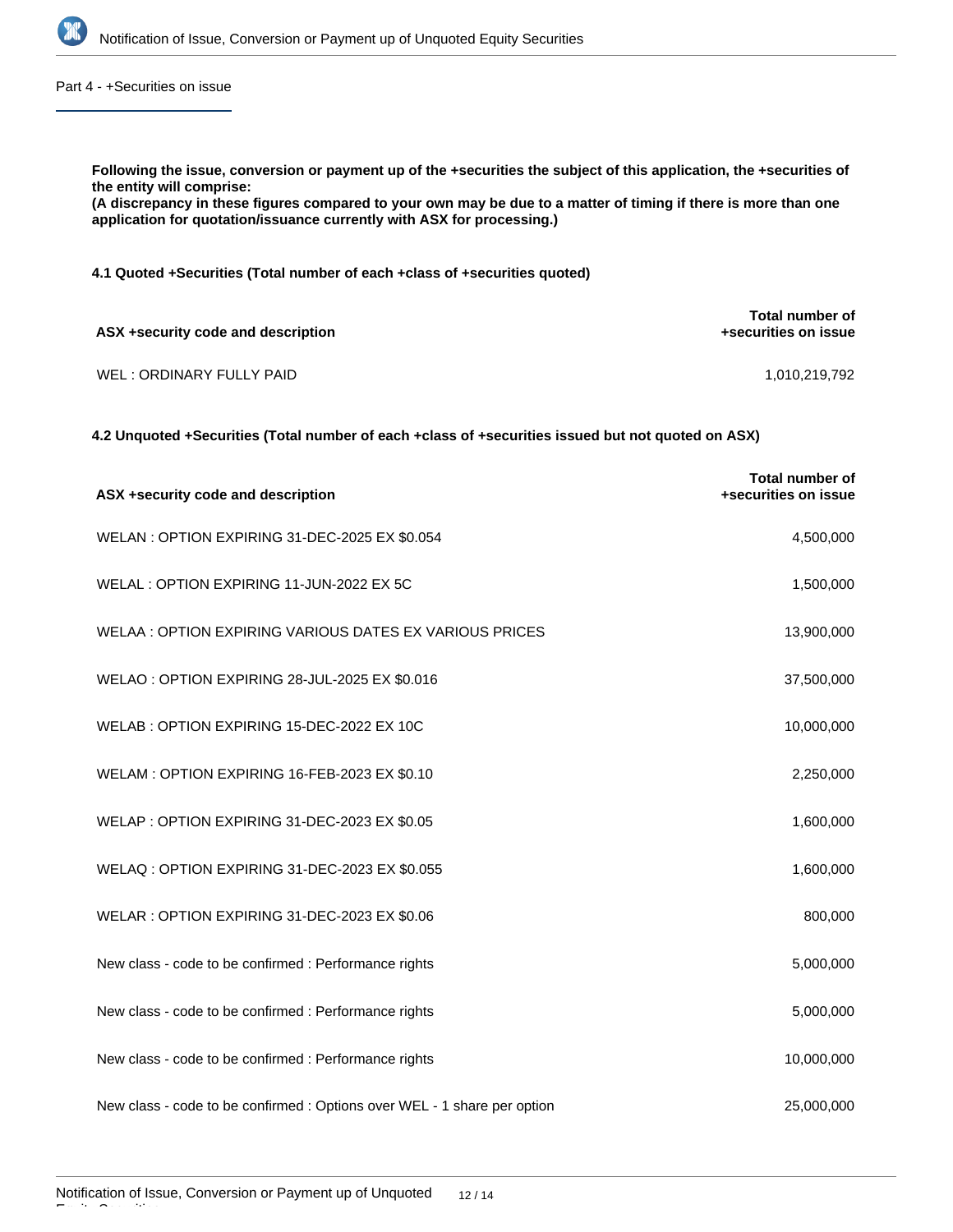

New class - code to be confirmed : Options over WEL - 1 share per option 12,500,000 12,500,000